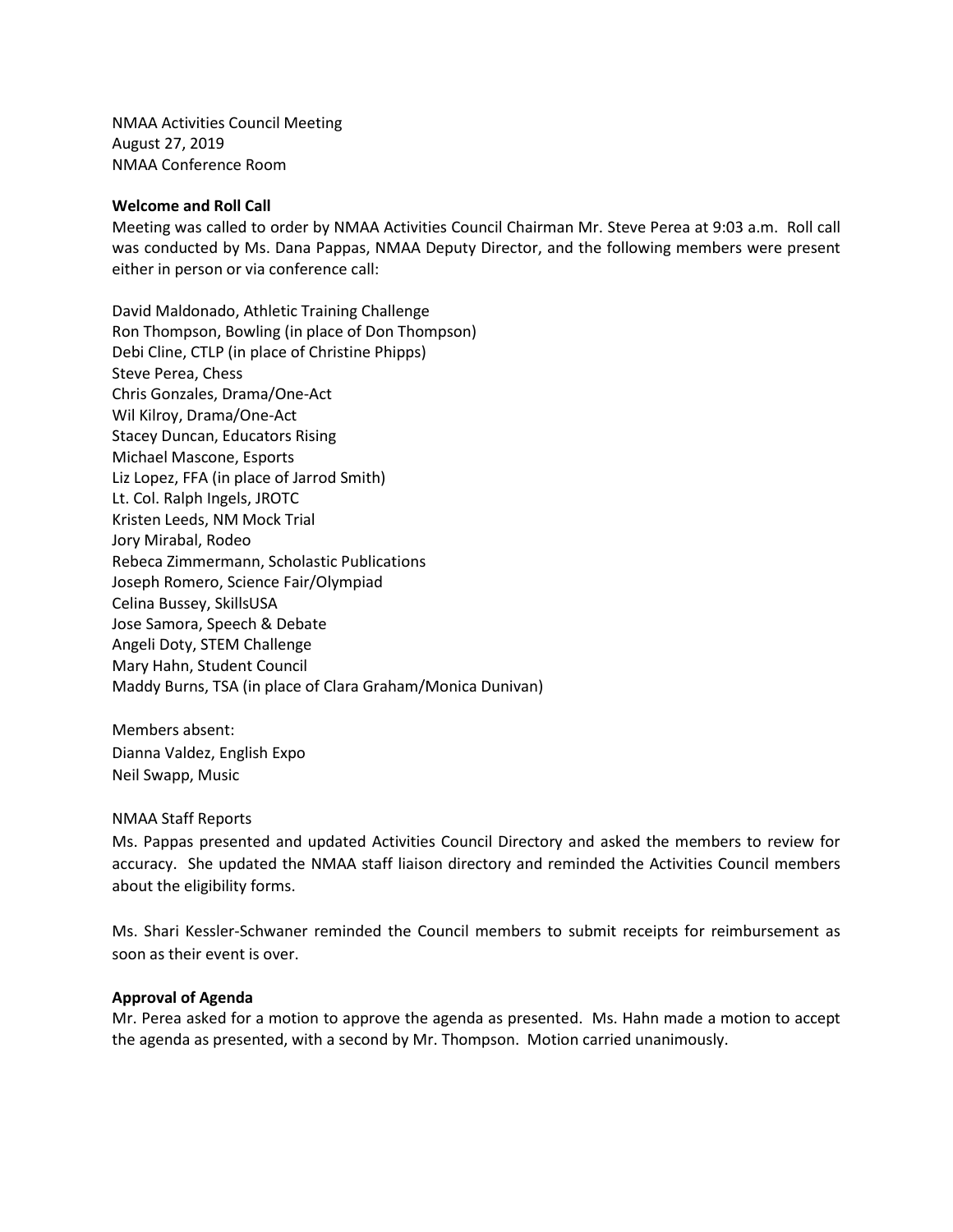# **Approval of Minutes**

Mr. Perea asked for a motion to approve the minutes of the January 8, 2019 meeting. Ms. Hahn made a motion to pass the minutes, with a second by Lt.Col. Ingles. Motion carried unanimously.

# **Activity Reports**

Athletic Training Challenge- Mr. David Maldonado presented that last year was the 20<sup>th</sup> season of competition for Athletic Training Challenge. The 2019 contest was held at Manzano High School and the 2020 contest will be held either April 20 or April 27, 2020.

Bowling – Mr. Thompson noted that Bowling is entering its  $14<sup>th</sup>$  year, with 26 high schools participating last year. There has been an increase in female participation during the state tournaments. Yarelis Alvarez and Kara Thompson attended the fourth US National High School Bowling tournament and four students attended the Junior Gold event in Michigan over the summer, one of whom qualified for the Junior USA team in January 2020. There were \$23,425 in scholarships distributed last year, making it a total of \$105,000 in scholarship money distributed over the past nine years. Practice for the current school year begins on October  $2^{nd}$ , with weekly tournaments starting on November  $2^{nd}$  and the senior tournament taking place on February 2<sup>nd</sup>. The State tournament is set for February 15-16, 2020 with 5A competing on Friday, and the 1-3A and 4A competing on Saturday.

CTLP – Ms. Cline presented that the New Mexico CTSO's had an overall increase in student membership. Record breaking increases in HOSA and TSA memberships helped to bring the total to 5,735. State Conferences for each activity were held from February to April of 2019, with over 2,800 students competing in 306 different events. Over 1,000 students represented New Mexico at the national level. The 2020 schedule for State Conferences includes: BPA- February 17-19<sup>th</sup>, HOSA-February 20-22<sup>nd</sup>, DECA-February 24-26<sup>th</sup> and FCCLA-March 16-18<sup>th</sup>.

Chess – Mr. Perea noted that NMAA chess is now recognized by the United State Chess Federation and they will be hosting the State Championships, which will allow for more scholarship opportunities for participants.

Drama/One-Act Productions – Mr. Gonzales presented that the New Mexico Educational Theatre Association will now be responsible for One Act and the State competition. The state format will include three sections to help accommodate growing numbers: Sparta One Act (4A schools) will be held on November 1-2<sup>nd</sup>, Athens One Act (5A schools) will be held on November 22-23<sup>rd</sup>, with One Act State Finals being held on January 16- 18, 2020. The top three in each division will perform again at the One Act State Finals. Lastly, the State Festival Registrations will be available October 4<sup>th</sup>.

Educators Rising- Ms. Duncan presented that New Mexico Educators Rising is in their 5th year. The 2018- 2019 Educators Rising NM Student Conference was held on February 21-23, 2019. Twenty-seven High Schools were represented representing a total of 340 attendees. This year's student attendance increased by 16% compared to the 2018 conference.

English Expo– No report submitted and not present.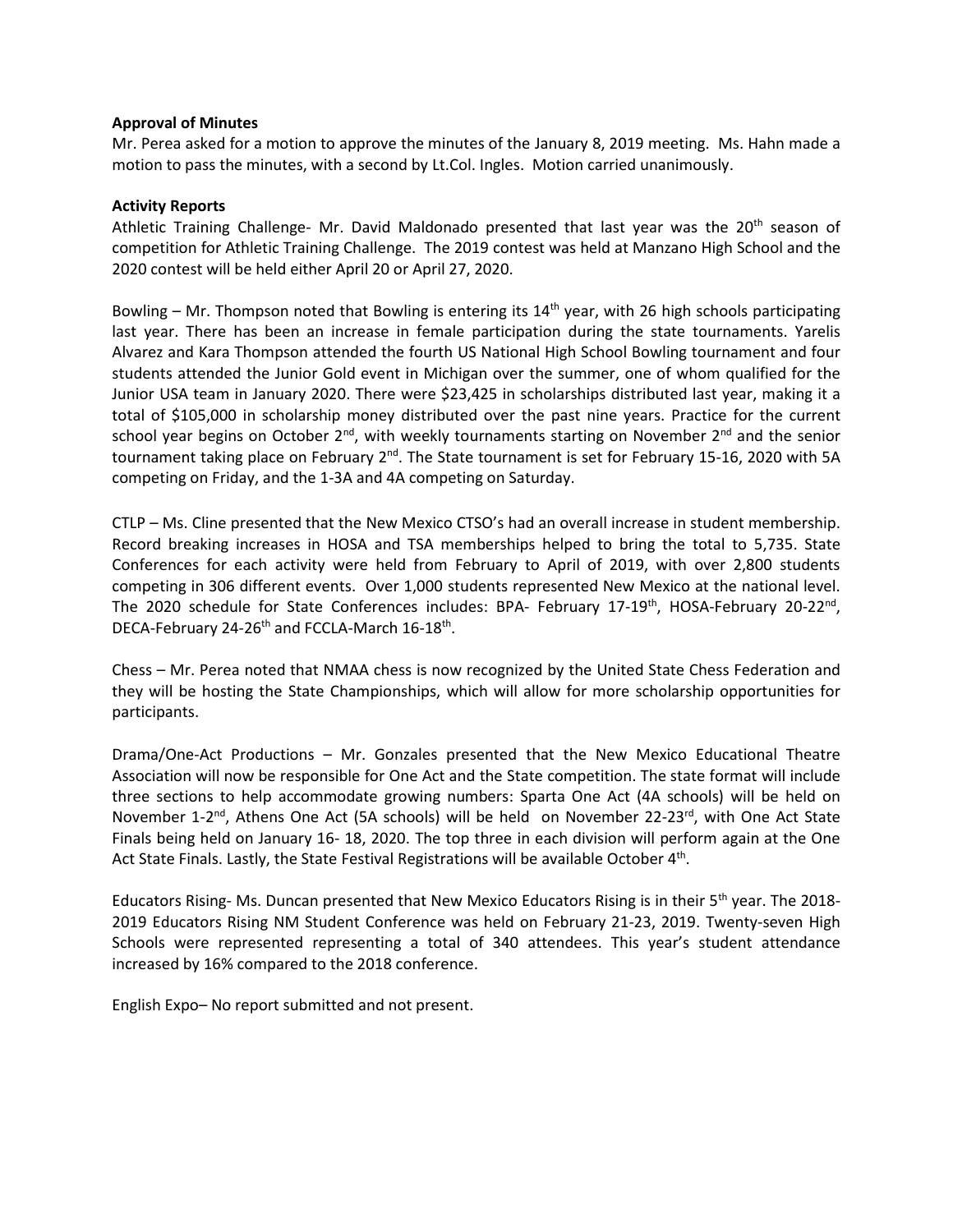Esports- Mr. Mascone presented that this was the first season for Esports at the high school level in New Mexico. Over 400 students from approximately 30 member schools participated in three game titles -League of Legends, Rocket League, and SMITE. For the 2020 season, there will be two classifications participating, which is set to begin in mid-January in Class A-4A and Class 5A. There will be two overall Esports Champions (5A & A-4A) and finals will take place the first week of May.

FFA  $-$  Ms. Lopez presented that new membership registration deadline is September 15<sup>th</sup>. FFA had approximately 3600 members last year. There are several events taking place for FFA in the Fall, including district officers' training and the Red Barn. The National FFA Convention will be held October 30-November 2<sup>nd</sup>, with 23 New Mexico teams competing in various categories. FFA is still looking for highly qualified agriculture teachers to serve as advisors. The 2019-2020 FFA theme is, "Take The Step," and is focused on improving the participants and the future of agriculture in NM.

JROTC – Lt. Col Ingles presented that several JROTC and Middle School Leadership Activities took place this summer and will take place this fall, including several Service Military Academy Summer Seminars, Service Leadership Camps, and College Prep Sponsored events.

Music – Ms. Pappas presented on behalf of Mr. Neil Swapp, who was not present. The 2019 All-State Music Festival and In-Service Conference was held by the NM Music Educators Association. This was their 75<sup>th</sup> All-State Festival wherein nearly 3000 students auditioned. The NMMEA hosted its first Jazz All-State Music Festival on January 25-27<sup>th</sup> at Eastern New Mexico. The NMAA State Choir Contest took place at Cleveland High School on April 5-6<sup>th</sup> and the NMAA State Band Contest took place on April 22-23. Twenty-two HS Bands and twelve MS bands participated in the State Band Contest held at Cleveland HS. The NMMEA Executive Committee and Board met on July 18-19<sup>th</sup> to finalize the 2020 All-State Music Festival. Lastly the NMMEA hosted the first Summer Music Educators Workshop on July 27<sup>th</sup> at Rio Rancho HS.

NM Mock Trial - Ms. Leeds presented that the 2019 Mock Trial state finals were held March 8-9<sup>th</sup>. The Albuquerque Academy won the state competition and placed  $6<sup>th</sup>$  at the National competition in May. The 2020 State finals will be in Albuquerque on March 20-21st. Registration will take place on September  $1<sup>st</sup>$  with the case to be released on October 1, 2019. The National competition will take place in Evansville, IN on May 6-9 , 2020.

Rodeo - Mr. Mirabal presented that the 2019 State Finals were held in Gallup. During the event, 19 seniors applied for and received over \$30,000 in scholarships. There were 15 individual champions crowned and Tularosa won first place in the team competition, followed by Moriarty  $(2^{nd})$  and Artesia (3<sup>rd</sup>). The National Rodeo was held in Rock Springs, WY on July 10-14, 2019, where Roberto Galaz of Valencia became a six-time national champion. The New Mexico boys placed eighth place overall. Jaxon Mirabal held the office of National Vice-President and also held national office in middle school. There are various rodeo events taking place throughout New Mexico this fall: September 6-8 in Cuba, September 27-29 in Artesia, October 5-6 in Las Cruces and October 18-20 in Socorro.

Scholastic Publications – Ms. Zimmermann presented that the 2019 State championship was held at Centennial HS, making it the first time the contest had been held in the Southern part of the state. There were about 150 participants in the event. Centennial won first place, followed by Eldorado ( $2^{nd}$ ) and Alamogordo (3rd). The 2020 event will be held on January 25<sup>th</sup>, likely at Highland High School, which is in their 70<sup>th</sup> year as a school.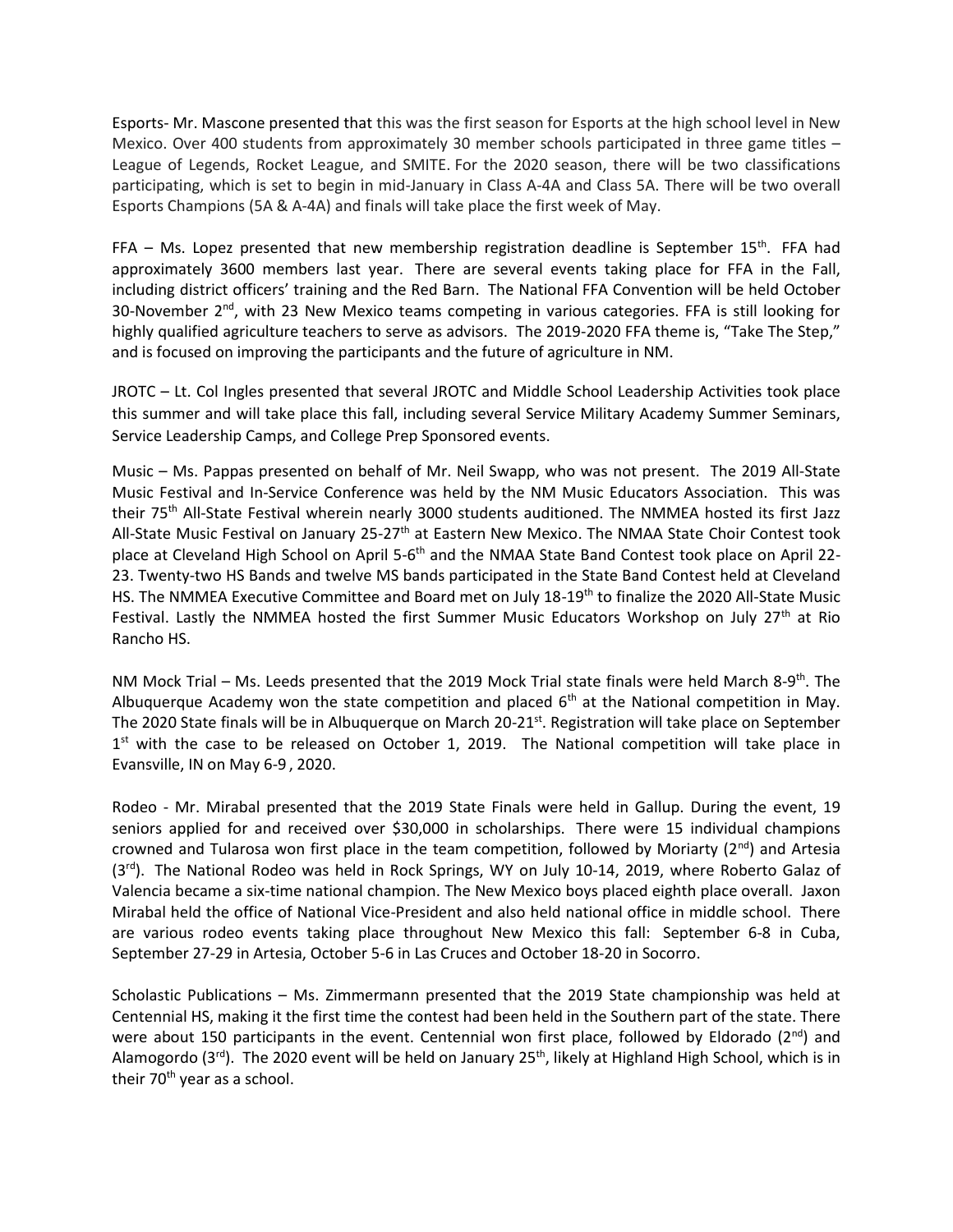Science Fair/Olympiad – Mr. Romero presented that there were approximately 1400 participants in Science Olympiad in 2018-2019. There were 46 junior teams and 47 senior teams represented at the state competition. Albuquerque Homeschoolers went on to the National Competition. Five projects were sent on to the International Science Fair, with four of the five receiving special recognition. Two projects placed in their category. The State Science Fair will take place on April 3-4, 2020. Science Olympiad will have a fall coaches workshop on November  $1<sup>st</sup>$ , with State Competition taking place on February 22, 2020 at NM Tech.

Skills USA- Ms. Bussey presented that SkillsUSA transitioned from the CTLP umbrella to CNM. Their fall leadership conference will be held November 8-10<sup>th</sup> in Ruidoso. The State Conference will be held in Albuquerque on April 15-18, 2020, with a series of competitive events and leadership workshops. SkillsUSA has a new web site a[t www.SkillsUSANM.org.](http://www.skillsusanm.org/)

Speech & Debate – Mr. Samora presented that New Mexico will be hosting the National Speech and Debate Association National Tournament. Trey Smith, principal at East Mountain High School, is the local contact. They are currently looking for NM specific businesses who would like to contribute in any way. Dates for this tournament are June 14-19, 2020. The State Congressional Debate Tournament will be held on February 8, 2020 and state tournament will be held February 27-29<sup>th</sup>. The National Qualifier tournament will be held at Albuquerque Academy on March 19-21, 2020.

STEM- Ms. Doty presented that the 2019-20 New Mexico Governor's STEM Challenge is a statewide competition for all NM high schools. Schools will form a 10-person student teams with up to two teacher mentors. Mentors will receive stipends and funds for supplies. Mentorship from New Mexico State University, Northern New Mexico College, and the University of New Mexico will also be available. Each school team will the come up with a plan to a challenge question formulated by Los Alamos National Laboratory (LANL); the 2019 topic theme is "Keeping the World Safer Using Technology." The Challenge is organized jointly by LANL, the NM Department of Workforce Solutions, and the NM Department of Public Education. Participating NM industry employers will judge the teams, awarding winning teams with \$5,000 (\$500/student). A workshop for teacher mentors will also be hosted in September. The deadline for schools to submit their plan is November 22, 2019. The winning teams will present at a Statewide STEM Showcase in Los Lunas on December  $7<sup>th</sup>$ , and all participating students will be eligible to letter in STEM. The STEM Challenge currently has 44 registered teams.

Student Council – Ms. Hahn noted that the NMASC State Leadership Conference was held in Farmington, NM on February 14-16<sup>th</sup> with 1,190 registered attendees. Summer Leadership Workshop took place on June 4-7<sup>th</sup> at NM Tech. Fall District Conference week is October 19-24<sup>th</sup> and the State Leadership Conference is in its 70<sup>th</sup> year taking place February 13-15, 2020 at Eldorado High School. The Summer Leadership Workshop will be held on June 2-5<sup>th</sup> at NM Tech. New Mexico will be hosting the 2020 Vision Conference in Las Cruces, New Mexico. Lastly, Student Council will be forming their own alumni association.

TSA - Ms. Burns presented that TSA is also no longer under the CTLP umbrella. They are looking to increase chapter membership over the 2019-2020 school year. TSA will be holding their Leadership Rally in Albuquerque on October 21<sup>st</sup> and in Las Cruces on October 22<sup>nd</sup>.